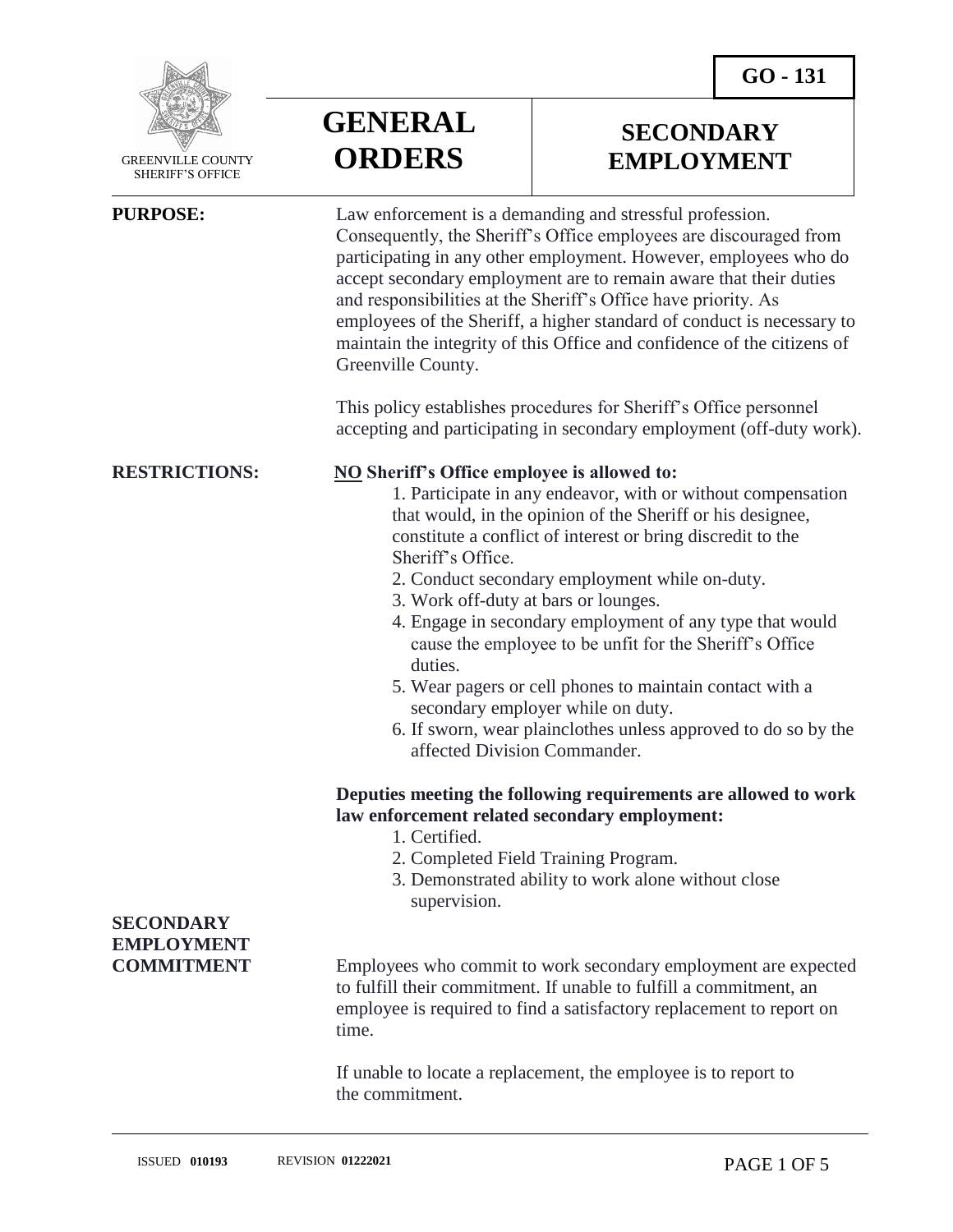j

An employee who fails to report to a secondary employment position is to be considered AWOL under Sheriff's Office policy and disciplined accordingly.

**Twelve Hour/Eight Hour Shift Restrictions** - Employees (civilian or sworn) are allowed to work off-duty employment before or after a 12-hour shift, so long as the combination of on-duty work and offduty work does not exceed sixteen (16) hours. Employees (civilian or sworn) are allowed to work off-duty employment before or after an 8 hour shift, so long as the combination of on-duty work and off-duty work does not exceed sixteen (16) hours. Supervisors are to monitor off-duty employment to ensure deputies do not overextend themselves.

**INSURANCE COVERAGE** - Normally, injuries suffered by deputies participating in secondary employment are not covered by Worker's Compensation or liability insurance provided by Greenville County (*e.g.,* accidents such as a slip and fall while walking from one observation point to another, helping with concessions at a football game and dropping a box on one's foot). However, in the event of an injury that befalls a deputy while he or she is exercising their authority as a deputy sheriff (*e.g.,* arresting an individual, giving chase to a suspect, responding to a call), and the secondary employer does not provide Worker's Compensation coverage for the accident, Greenville County will consider the claim for Worker's Compensation coverage on a caseby-case basis. **REQUEST FORM:** Sheriff's Office employees (civilian or sworn) desiring to pursue secondary employment, whether law enforcement or non-law

> enforcement, are required to: 1. Submit a Secondary Employment Request form to their immediate supervisor to receive written permission from their division commander.

> > 2. Resubmit a new Secondary Employment Request form in January of each year to continue working on-going secondary employment.

Use of Sheriff's Office equipment is considered at the time of the request.

## **SECONDARY EMPLOYMENT**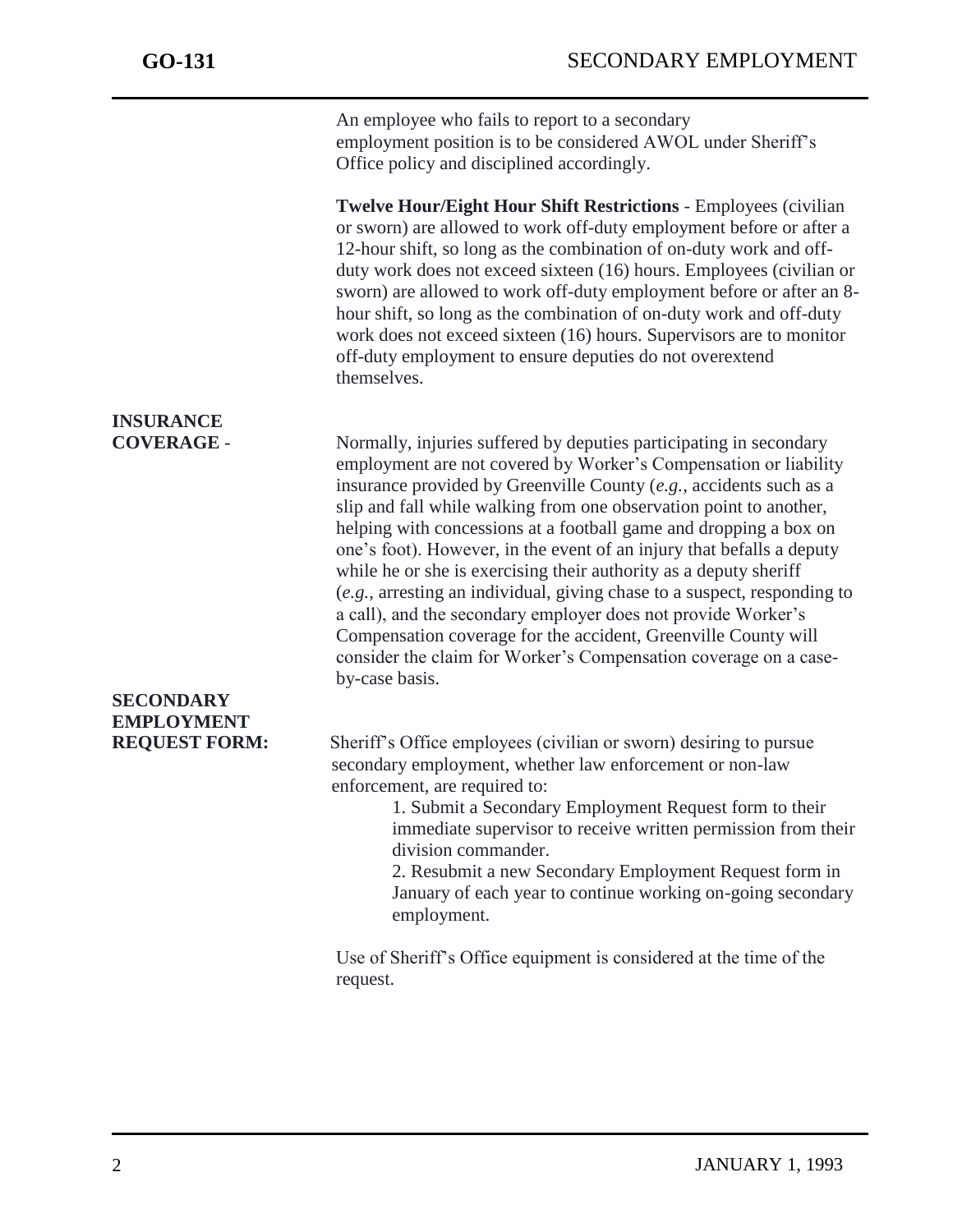| <b>SECONDARY</b><br><b>EMPLOYMENT</b> | Original Secondary Employment Request forms along with any<br>relevant supporting documentation are forwarded to the Office of<br>Professional Standards. Injuries to citizens or Response to<br>Resistance/Aggression incidents occurring as a result of secondary<br>employment are to be handled according to the existing Sheriff's<br>Office policy.                                                                                                                          |
|---------------------------------------|------------------------------------------------------------------------------------------------------------------------------------------------------------------------------------------------------------------------------------------------------------------------------------------------------------------------------------------------------------------------------------------------------------------------------------------------------------------------------------|
| <b>ROLE AND</b><br><b>AUTHORITY:</b>  | Although commissioned by the Sheriff, deputies participating in<br>secondary employment are employees of the business or individual<br>who is compensating them. Authority to take enforcement action on<br>premises of the employer, while working off-duty, is based primarily<br>on the relationship between employer and deputy. Secondary<br>employers are to be given the same professional appearance and<br>expertise as required while on duty with the Sheriff's Office. |
|                                       | Conflict relating to enforcement or interpretation of law during<br>secondary employment is to be immediately reported to an on-duty<br>Uniform Patrol supervisor. If the conflict cannot be resolved, direction<br>from the Uniform Patrol supervisor has priority.                                                                                                                                                                                                               |
|                                       | Secondary employment requiring law enforcement powers is approved<br>only for locations in Greenville County. Regardless of type, if a<br>deputy is summoned by the Sheriff's Office, he or she is to report<br>without delay.                                                                                                                                                                                                                                                     |
|                                       | <b>ADMINISTRATIVE RULE ENFORCEMENT - Frequently,</b><br>deputies working off-duty are asked by employers and property<br>managers to enforce administrative rules; for example, clubhouse/pool<br>memberships that require pool passes. When requested to enforce<br>administrative rules, the following procedures apply:                                                                                                                                                         |
|                                       | 1. The deputy will identify himself or herself as security for the<br>property management or association.<br>2. If the situation is determined to involve a criminal law violation,<br>the deputy is to identify himself or herself as a Deputy Sheriff.                                                                                                                                                                                                                           |
|                                       | A deputy's commission is not to be used as a tool to enforce<br>administrative rules.                                                                                                                                                                                                                                                                                                                                                                                              |
| <b>REPORT TAKING:</b>                 | While engaged in secondary employment, Deputies are responsible<br>for taking incident reports when they have been advised of a crime<br>that has been committed, regardless where the alleged crime occurred.<br>The nature of some secondary employments does not allow for a<br>Deputy to become involved with ancillary investigations.                                                                                                                                        |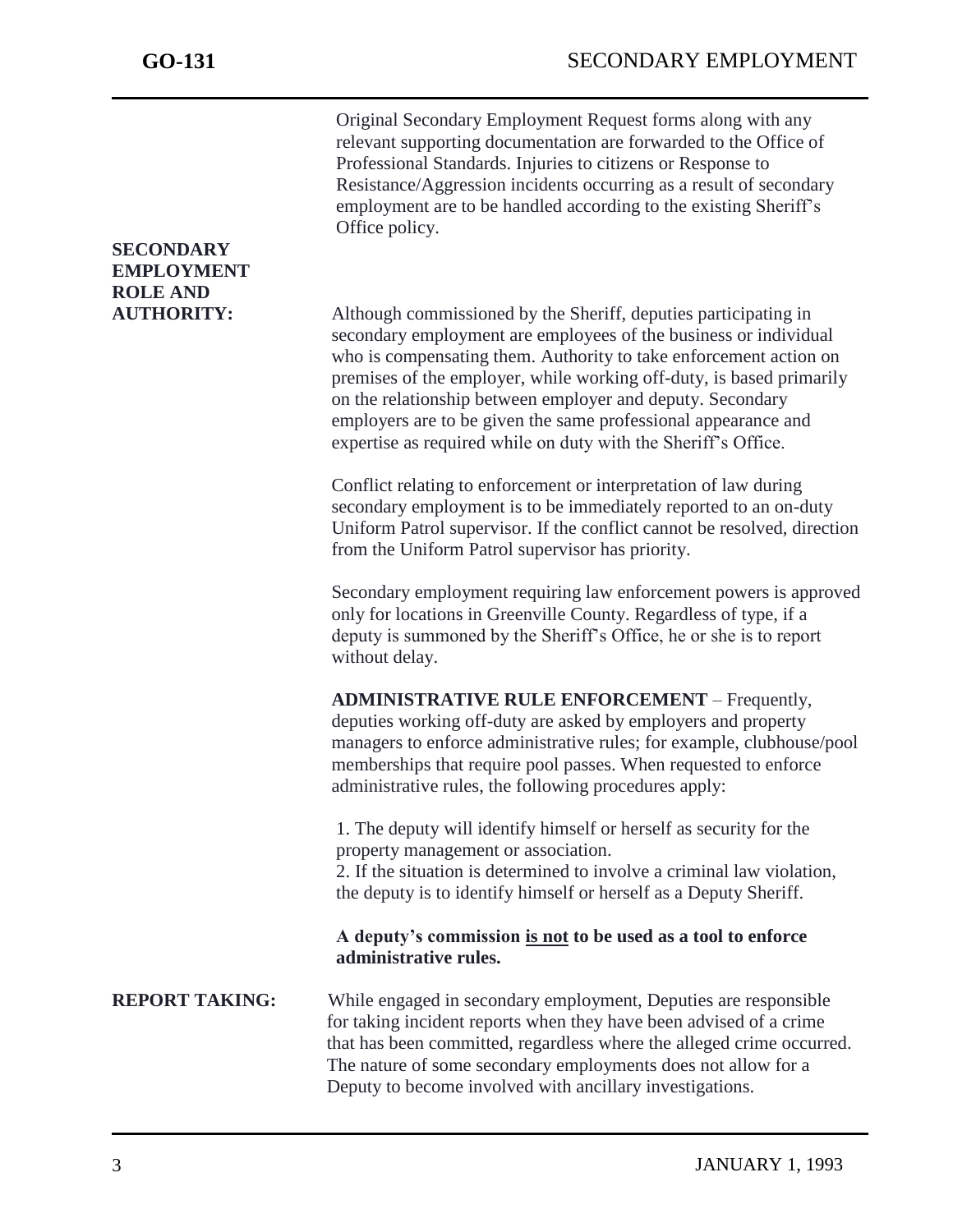|                   | In these cases, the Deputy working secondary employment is to<br>immediately notify the on-duty Uniform Patrol supervisor who will<br>determine how to proceed. Any follow up that is required will follow<br>the normal procedures.                                                                                                                                                                                                                                            |
|-------------------|---------------------------------------------------------------------------------------------------------------------------------------------------------------------------------------------------------------------------------------------------------------------------------------------------------------------------------------------------------------------------------------------------------------------------------------------------------------------------------|
| <b>SECONDARY</b>  |                                                                                                                                                                                                                                                                                                                                                                                                                                                                                 |
| <b>EMPLOYMENT</b> |                                                                                                                                                                                                                                                                                                                                                                                                                                                                                 |
| <b>APPROVAL:</b>  | Large Events - Supervisors are to ensure adequate manpower,<br>communications, and safety procedures are in place before a request<br>for secondary employment is granted for events attracting large<br>crowds. Type of audience, presence of alcohol, and location are<br>important factors to consider.                                                                                                                                                                      |
|                   | <b>Large Events Supervision</b> - If more than six (6) deputies are<br>employed to work a law enforcement related event, the employer is<br>required to hire a sergeant to supervise. In situations requiring more<br>than twelve (12) deputies, the employer is required to hire a<br>lieutenant, in addition to a sergeant. If more than twelve deputies are<br>needed, a Division Commander determines the appropriate number of<br>personnel to adequately staff the event. |
|                   | <b>Revocation of Secondary Employment - Division Commanders can</b><br>revoke permission for secondary employment for cause. The<br>revocation of such employment is subject to appeal through the<br>grievance process.                                                                                                                                                                                                                                                        |
| <b>APARTMENT</b>  |                                                                                                                                                                                                                                                                                                                                                                                                                                                                                 |
| <b>COMPLEX</b>    |                                                                                                                                                                                                                                                                                                                                                                                                                                                                                 |
| <b>SECURITY:</b>  | The following procedures apply to deputies who live in apartments<br>and receive special rental consideration for security as courtesy<br>officers:                                                                                                                                                                                                                                                                                                                             |
|                   | 1. Rental/security situations are considered Secondary Employment<br>and subject to the requirements outlined in section "SECONDARY<br>EMPLOYMENT REQUEST FORM" of this order.                                                                                                                                                                                                                                                                                                  |
|                   | 2. Deputies serving as courtesy officers are expected to handle routine<br>calls (to include writing reports) which originate from their respective<br>complexes and are to assist on-duty deputies who respond for in-<br>progress calls for service. This is not considered Sheriff's Office<br>overtime.                                                                                                                                                                     |
|                   | 3. Deputies are to provide the name of their apartment complex, their<br>apartment number, and telephone number to Communications for<br>referral purposes.                                                                                                                                                                                                                                                                                                                     |
|                   | 4. Communications personnel are to receive and record call<br>information from complainants within these affected complexes as<br>they do other calls. Communications personnel should always attempt<br>to contact the resident officer for routine calls for service. In-progress<br>calls or unusual incidents are to be assigned to an on-duty unit for<br>immediate response. The resident officer may be contacted to assist.                                             |